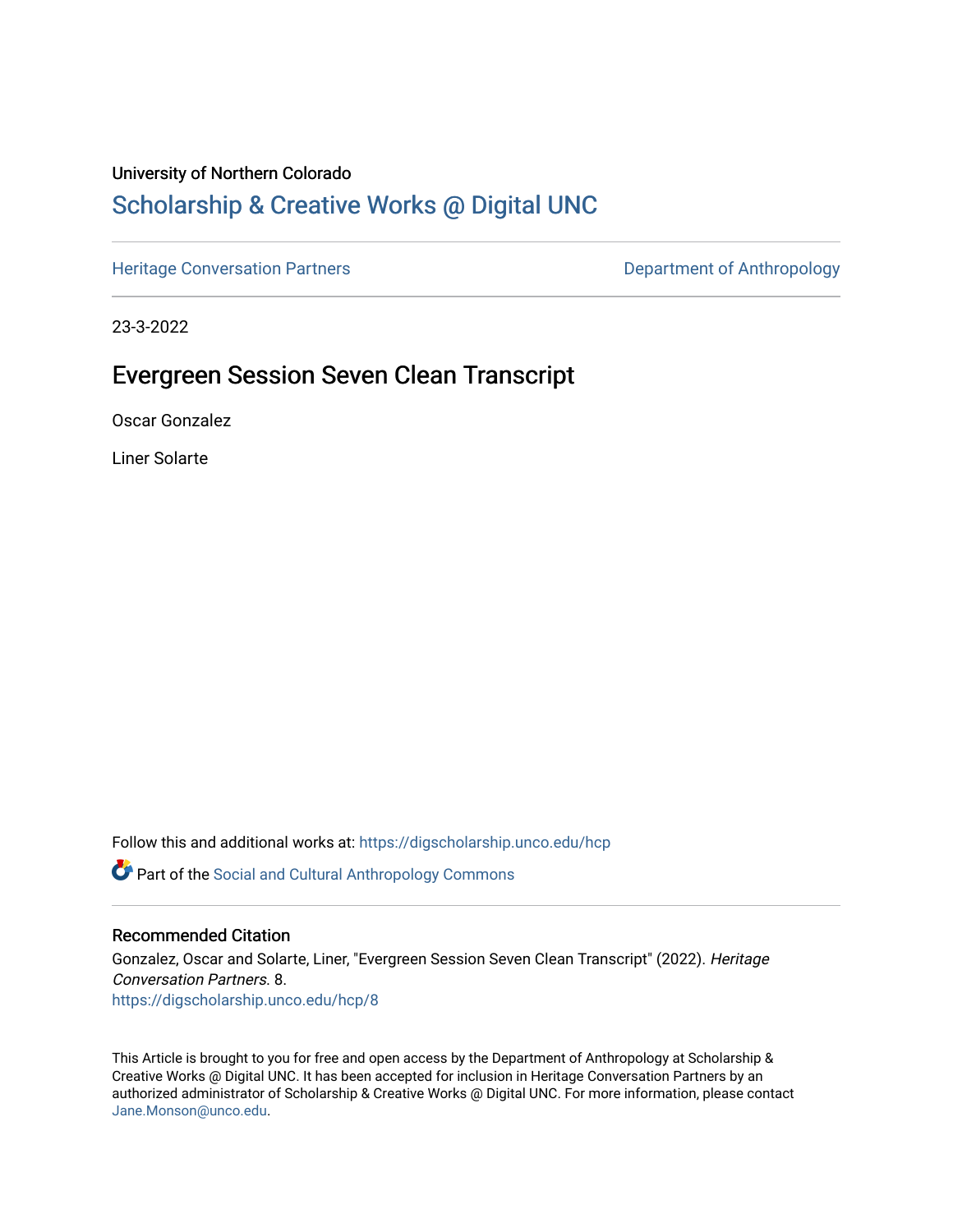March 23, 2022 ANT 300 class- Applied Anthropology University of Northern Colorado 11:00 AM - 12:15 PM (MT)

\* \* \* \* \*

INTERVIEWERS: Emily Dzhinenko, Miranda Bermudez, and Katie Carter

PARTICIPANTS: Oscar Gonzalez and Liner Solarte

Transcript:

Captioning Provided by:

Partners Interpreting

[www.partnersinterpreting.com](https://usc-word-edit.officeapps.live.com/we/www.partnersinterpreting.com)

508-699-1477 (V)

508-809-4894 (VP)

\* \* \* \* \*

This text, document, or file is based on live transcription. Communication Access Realtime Translation (CART), captioning and/or live transcription are provided in order to facilitate communication accessibility and may not be totally verbatim record of the proceedings. This text, document, or file is not to be distributed or used in any way that may violate copyright law.

\* \* \* \* \*

(Captions provided by a live Captioner.)

\* \* \* \* \* 11:00 AM (MT)

CAPTIONER: Standing by.

EMILY: Katie, since I was not too present in class on Monday, I am not sure what was meant by the one slideshow saying, "this will be the final Zoom session for all the groups. Dr. Kimball will have more guidance for you on how to end the sessions is." If you could lead it, that would be nice.

Oscar said he will be here in about five minutes and Miranda will be here shortly. We can go ahead and get started. And Katie, did you hear me?

KATIE: Yes. You want me to lead?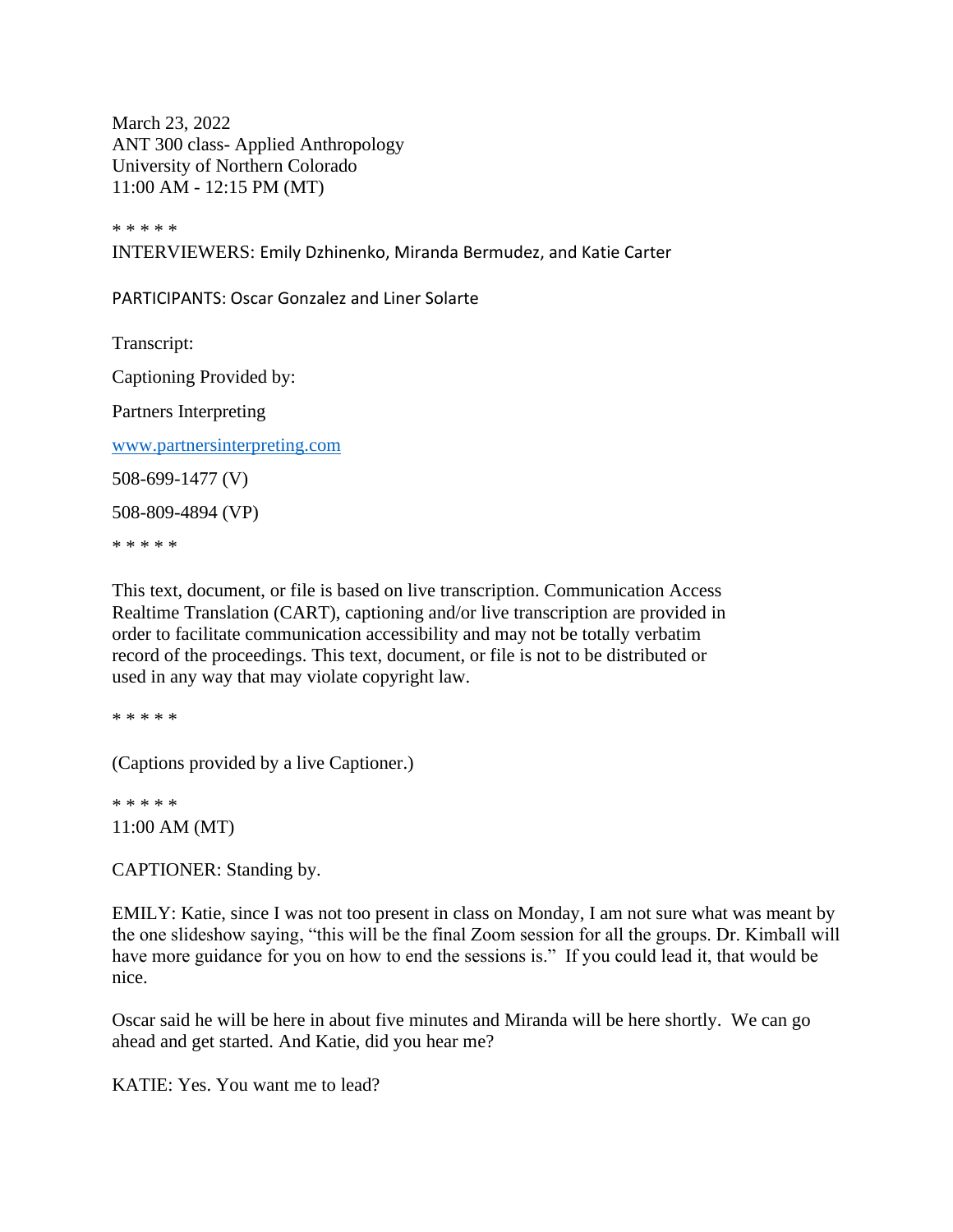EMILY: Yes. I am not too sure what is meant by Kimball will give more instruction since I was not necessarily present for that. And I have had trouble with my e-mails. So, I have not been able to see the class notes he sent out either yet.

KATIE: Okay. I know that one of the main things they want us to go over is a show and tell and how we kind of bring something or show something off about our culture and heritage, and kind of talk about its history and how it relates to what we have been talking about.

EMILY: Did he want everyone, like even us to do it?

KATIE: He said -- they weren't very clear on whether they wanted everybody to or just like Liner and Oscar. Because to be completely honest, I don't think I have anything here I can use for mine.

EMILY: Yes, I would have to think about that for a moment.

KATIE: Did we do a focus group before break? I cannot remember at all.

EMILY: We did briefly. I asked Liner a couple of questions about how she felt she has been doing and what she wants to work on or get out of this group. So, I think we have the third one today at the end of it, right?

KATIE: Yes, he said we just have to do it if we didn't do it before break.

EMILY: We did it with Liner, but not Oscar because he was not present.

KATIE: Okay.

EMILY: I'm going to go look to see if I can find something real fast. I will be back.

So, I was able to find something. It is not too significant for me, but I do have some things. And if somebody was saying something, you are muted.

KATIE: Liner, were you able to find anything for show-and-tell that we were going to do?

LINER: No. I did not bring anything to show you. [Laughter]

KATIE: That is okay.

EMILY: If you think of anything, you can show us a picture or you can just tell us about it if you want to do that instead. We would love to hear about something you find important that we haven't talked about yet. Good morning, Oscar!

LINER: I was thinking --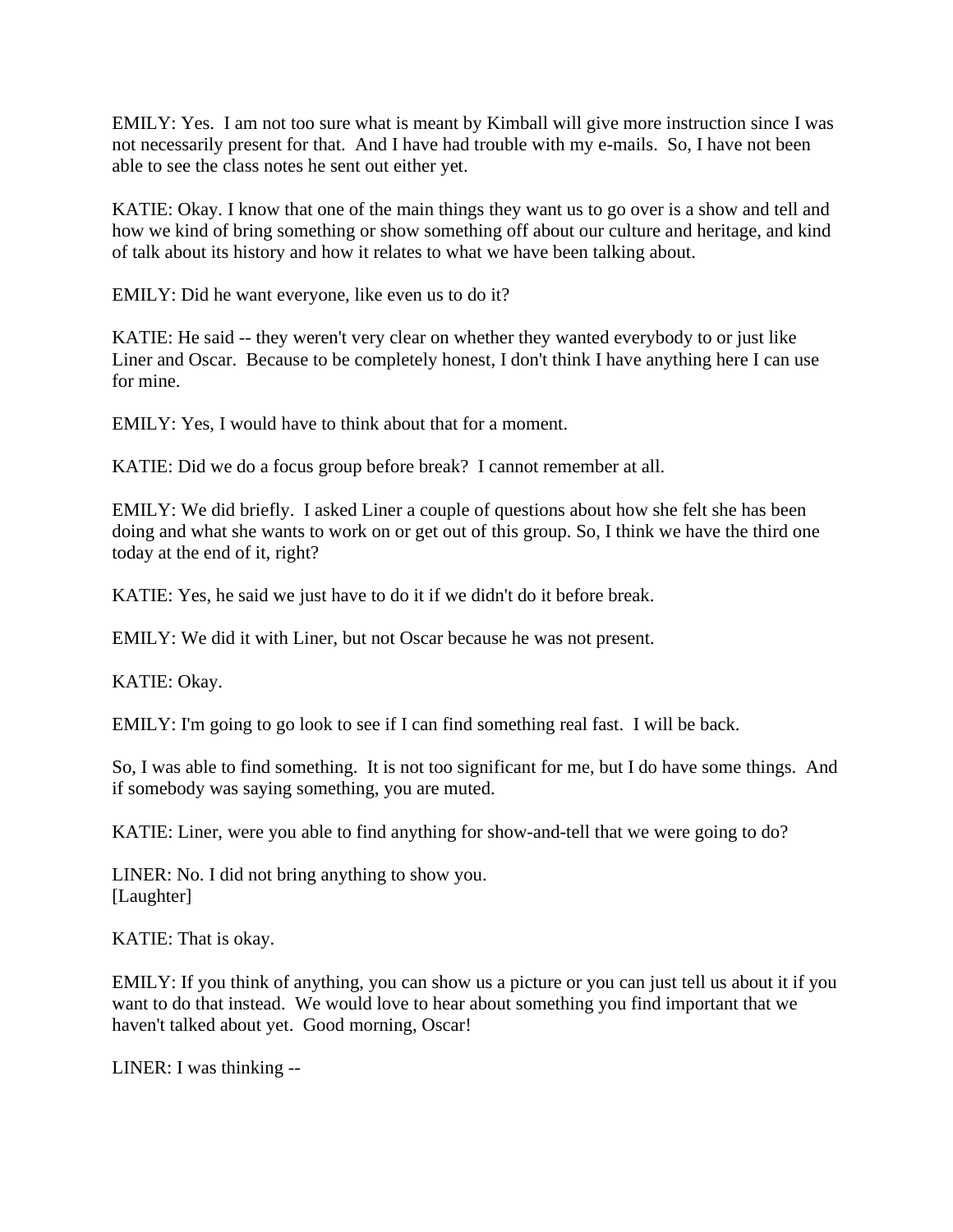OSCAR: Hi, everybody!

LINER: Oscar just arrived, and he is going to show us what he brought. [Laughter]

OSCAR: What? What did you say? (Laughter)

LINER: That you were going to show us what you have for today. For the conversation.

OSCAR: Oh, yeah. I was worried about that. Emily asked last class to share something about our culture or something like that. But I am not so sure. I think we talked about many, many, many, many things. I was considering to talk about the tradition that we have in our country about Holy Week. Because my country, it is really a Christian country. I think it is like 90% of the population is Christian. So, we used to have many Christian traditions in this season.

We celebrate here in the US -- how can I say it -- in the spring -- and we have --

EMILY: Spring break?

OSCAR: Spring break and we have you know the rabbit in the eggs and how can I say that? In my country we are 100% focusing on everything about the Holy Week and Jesus and this the tradition. And then in the Holy Week, we have like special food just for that week. Maybe I can share something about it. I am not so sure.

EMILY: Yes, you definitely can. I would love to hear about that.

OSCAR: Okay. I have some pictures here because I took with my mom and asked her to help me with that. Give me one second.

MIRANDA: I am not from a very religious family. I am not very familiar with a lot of specific religion stuff. So, is Holy Week like Easter?

OSCAR: Yes.

MIRANDA: Okay.

OSCAR: In the Holy Week, it is like Easter. But, in the Holy Week, we celebrate the passion of Jesus. The moment when he get into Jerusalem, and everybody celebrates, "Here is the Messiah!" Then in the same week they kill him. And then at the end of that week, he raised up from the dead. So, we celebrate that moment, that tradition in the Bible. Every year is the same. Every year it is the same. It's like a tradition. For example, we celebrate 40 days before. In Spanish we celebrate that. I'm not so sure how to say it in English. But I am not so sure how to say the name, but we celebrate it on the Wednesday, Ash Wednesday.

EMILY: Wednesday?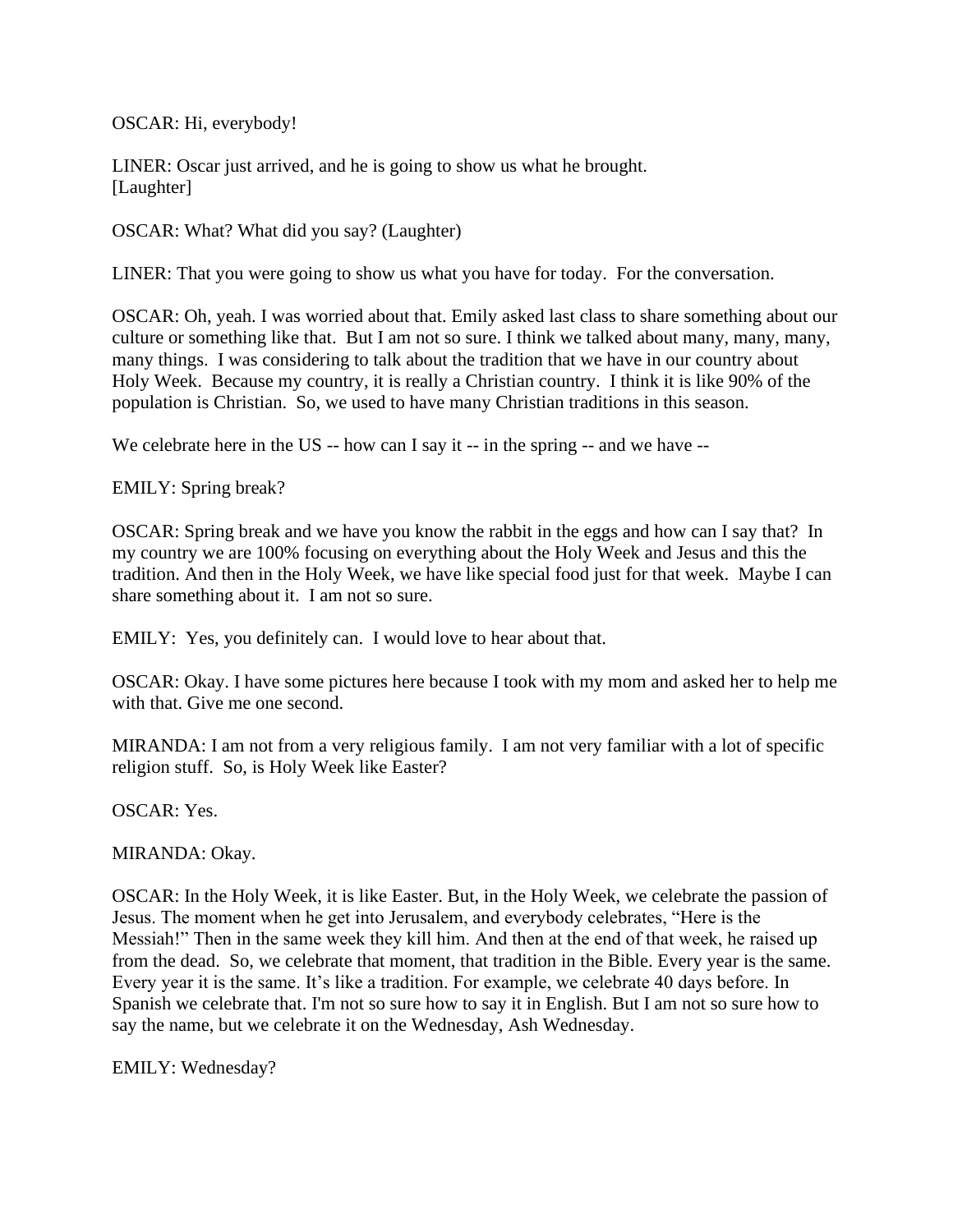OSCAR: Yeah. That is the beginning. And then you count 40 days. And every Friday for example you cannot eat meat or chicken. If you want to eat something, you have to eat fish, just that. It is like you offer that to God. It is like a tradition. I am not sure if it works for me because I love to eat salmon and fish. It is not a sacrifice for me. (Laughter)

EMILY: Are you looking for the word fasting?

OSCAR: Yes. So, for example, for me I decide, I don't use social media for example. For me it is more sacrifice to do that than to eat fish because I love to eat salmon and other different fish. But it is a tradition. If you go to a family, and they offer you for example, a hamburger, they say "Wow! What are you doing? Today is Friday. You cannot eat that." Some people like it is a "fantatism" *(maybe trying to say fantasy?)* about that tradition. But I think the newer generation, we are more open to understand the meaning of the situation. It is better if you don't do bad things. I think at the end of the day, it is better if you decide to do some other thing, to enjoy, like a sacrifice to do that, something like that.

EMILY: I really like that perspective. I was raised in a Christian and Lutheran school. And we were not necessarily told about the alternative of choosing something you really do find as a sacrifice to do. So, thank you for sharing that. Did you say you have pictures?

OSCAR: Yes. But I am not so sure if I can share it here. Let me see. No, I cannot share it with you. But I have some pictures about the food that we prepare. In that, it is a tradition, like we have a sweet potato, but it is not the same sweet potato that we have here in the US. It is similar. But it is more brown. Here I think it is like yellow. Like I prefer that. There is brown. And maybe Miranda, your family, like Hispanic more or less? So, you know that if -- sugar -- it is like brown sugar. Liner? Like how can I say? Like do you know the name of the candy that they do from sugar, the brown one?

LINER: Like molasses?

OSCAR: It is like molasses. But it is hard. So, you put some fruits mixed with that and add cinnamon and there is a tradition to cook that for that week. Then, for example you can eat -- the name of a food they prepare with corn. And they are typical fruits. I am not so sure if you understand. But it is this fruit. But ours are smaller. Like a coin. But they are sweets. I am not so sure if you can buy that here. I've never seen it here.

MIRANDA: They almost look like mini apples.

OSCAR: It is really tiny. And it smells sweet. It is, more or less, like an apple. And this is made by corn, and you could add cheese or sour cream. So, we used to eat some corn. It is not baked. We do that with a barbecue. It is like on the grill.

MIRANDA: That looks good.

OSCAR: Here are some tamales. These are not Mexican tamales. They are different. They have lots of different things inside. They have chicken. They have olives, potatoes, sauce, and many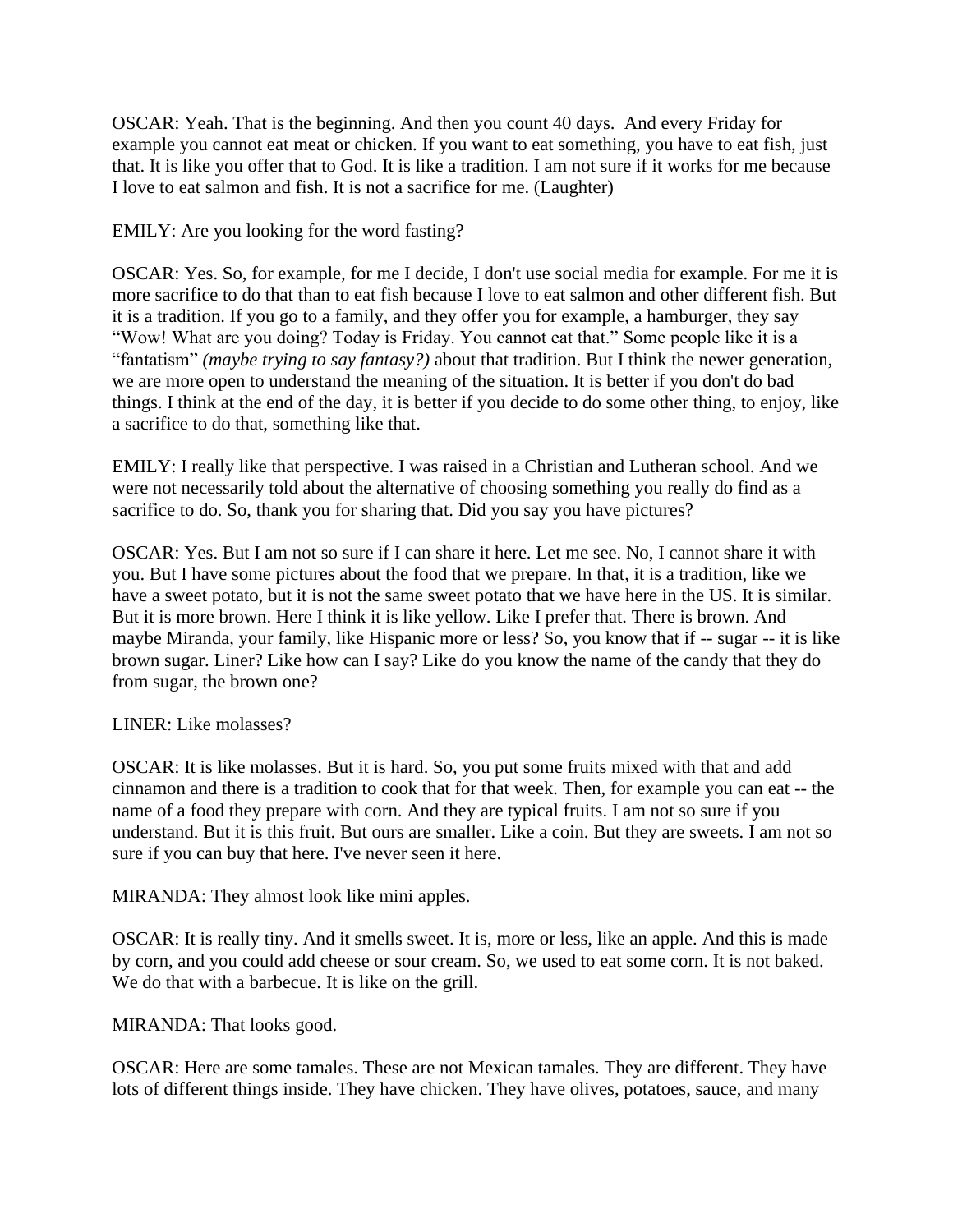other things. And here we have delicious mangoes, green ones. Here, it is impossible to have in the same fresh way. Because when I buy these here, they are not so fresh like when you buy them there. They are fresher there. It is difficult to eat this. And for sure, pupusas. We used to eat the cheese pupusas because we could not eat pork in that week. I will show you some pictures of the candies.

MIRANDA: I am curious to know: Have your kids shown any interest in -- like probably your daughter I'm assuming -- in learning how to prepare the dishes?

OSCAR: I think -- I have two daughters and one son. But my son is the one who loves to cook because I cook a lot. I cook every day. For example, this week, like last week and this week, I was the one who did all the time the lunch and a dinner. I love to eat a lot. And he saw my example and that is why I think he loved to be involved and do that. Give me one second. I will show you the sweet potato, the sweet potato recipe that we used to -- so it is like this -- it is like this. So, the color is different. I think it is browner. And here when I cut the sweet potato, inside it is like yellow. So, you prepare that. As you see here, here is the cinnamon. And this is like typical. And other kinds of foods. It is funny. I love to participate in that celebration. And the religious way, I think it is important for us because I was born there. So, all the country is trying to be doing some sacrifices. But this is not sacrifice. This is really fun for me. It is a time to share delicious food. So, this is like a tradition in my country. If I can share something different, I think we could talk about it.

EMILY: Thank you so much for sharing that. I learned so much about such a traditional way to celebrate a holiday that I was taught growing up that I never learned that much or necessarily understood to the extent of what you just shared with us.

OSCAR: I have a picture that I want to show you. I would look for the picture. We used to, we walk, and I will show you. Give me one second. I want to look at the picture. I want to explain to you what we did as a family, it is a tradition to do this. The people used to walk. We used to sing some praise.

EMILY: I also have changed the settings. If any of you want to share your screen when you have pictures, you can do that now.

OSCAR: Okay. But I am not so sure if I have that picture in my iPad. Maybe yes. But give me one second. I am trying to do this faster. Every year in that week, we do something like this. For example, here, here is my family with my wife and my children. I take that picture. That was two years ago. And you do this in the street and then the priest, this is in front of our business. We have a company. For example, they put this here. And in the people walk in front of that and then we do some praise. For example, I have here the priest doing this. This is a tradition every Holy Week. We do this on Thursday, every Thursday in Holy Week.

MIRANDA: That is so cool!

OSCAR: As you can see there are people walking through the carpet, and then here I am with my family here. *(Shows a picture on his phone of his family).*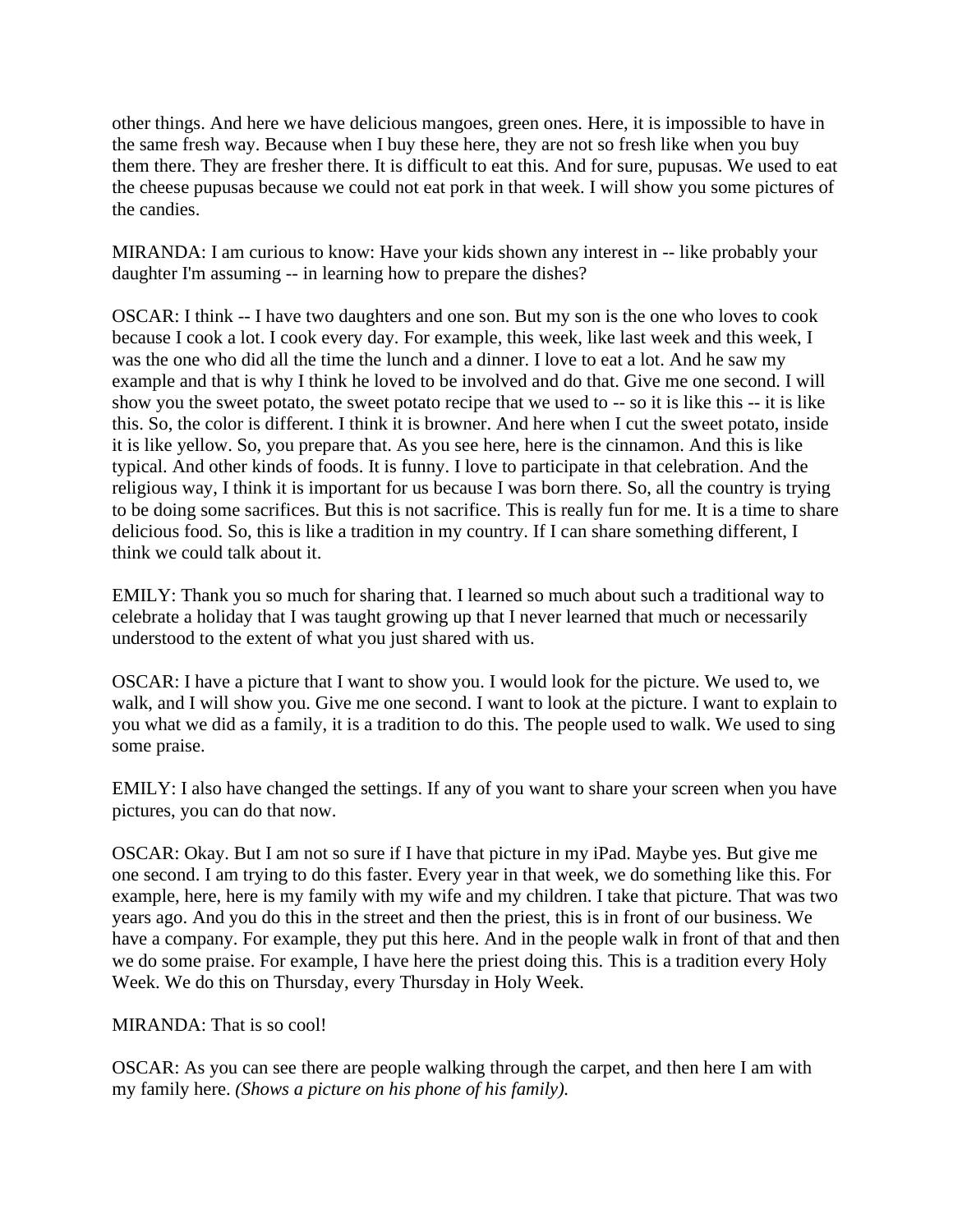EMILY: That is such a beautiful picture. Thank you for sharing this.

OSCAR: So, I am not so sure if there is any question over this.

MIRANDA: It is cool to hear that your family has such a strong tie through food to your Heritage. I mean obviously religion and other things, but how strong food carries down through tradition. That is really cool. I remember my biggest connection to food with my grandpa, which is my Spanish side, is tortillas...always fresh tortillas. In fact, he took a hot plate or a burner off of his stove and put a hot plate there instead. So, we have three burners and one hot plate for the tortillas. I remember my grandma -- she is white, but she learned from my grandpa's mom how to make chicken mole.

OSCAR: Oh! Delicious, delicious.

MIRANDA: And the fresh tortillas. You use the tortilla as a fork and a spoon. You use tortillas for everything. And that is what I remember. I think that is the closest I am to my grandpa's heritage because I never learn Spanish, was the food.

OSCAR: One minute of silence. [Laughter]

LINER: [Laughter] I was thinking about the tradition also. It is a very important part of our culture. In Venezuela, we also celebrate Holy Week. Very similar to El Salvador. You know new generations, like with Holy Week, like three weeks. But we have the whole week free. But in a religious way, we start on Wednesday with the sacrifices. You know the way we honor Jesus Christ. And for example, on Friday, we make many activities. But I remember on Friday going to seven churches -- that is not on Friday -- that is on Wednesday, I think. On Wednesday, seven churches. We have to visit seven churches. On Friday we make the -- we simulate the steps of the sacrifices of Jesus Christ, we go through, passed through...went through. On Sunday, Saturday, Sunday is Resurrection Sunday. I remember in every condo we weren't [Indiscernible] -- I don't know how to say -- I don't know -- I forget --

OSCAR: Judas, the traitor.

LINER: Judas, the traitor yes. And people burn a doll with the face of Judas. They burn it. Every corner almost. But sometimes nowadays, people burn a public person that they think is a traitor. For example, the last time I saw that, they burned the president because he was a Judas. We also celebrate Holy Week with food. We made desserts with coconut and brown sugar. And so, the coconut, it is like the main ingredient in our food during holiday. In these dishes, we don't eat meat and mostly on Friday and Sunday. We had another celebration. We have many visions, and we celebrate for some days, not days, weeks, for example it is by regions, different regions, different states. And in November, we celebrate the Chinita, La Chinita...Virgen de la Chinita. The whole week we celebrate it. In February, we celebrate the La Vida Pastora, it's another virgin, a whole week celebration. And in the West or East side of the country -- in the Wes -- in September we celebrate the Virgen de Valle for a whole week. It is the vision of the future. And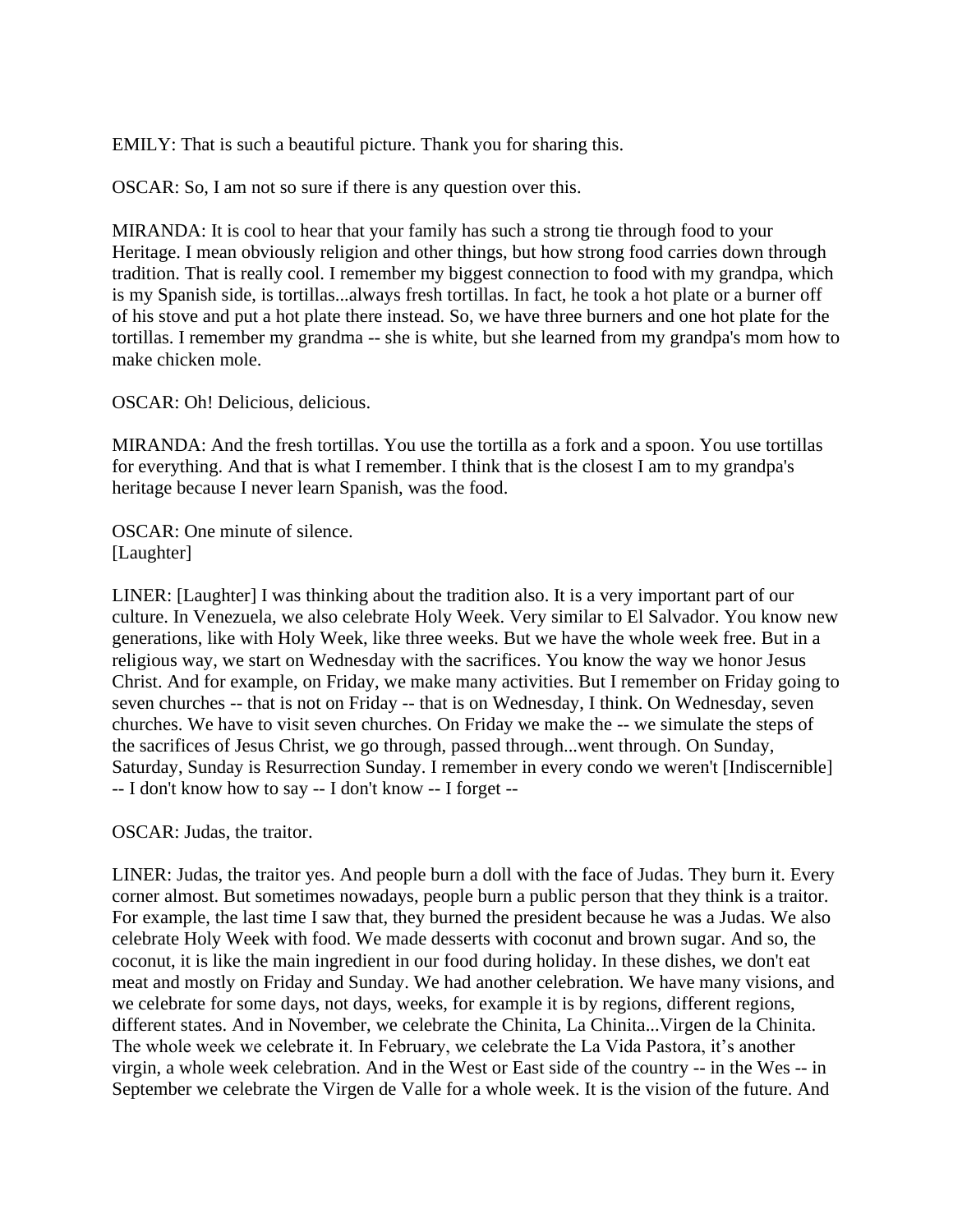we go to the sea, and we place the virgin in a bowl and go to the sea with flowers. It is very beautiful. I have here, we have some images. This is the divine child. This is the -- I was going to say sacred -- sacred heart of Jesus. And this is Michael the angel. We used to have this card in our pocket or wallet.

OSCAR: So, Michael the Archangel?

LINER: Yes. The angel. We used to, we have a lot of these images. We have this with us. And that is our religion.

EMILY: Sacred Heart, I know that is French for Sacred Heart. Is that also Venezuelan? What language is that?

LINER: It is still Spanish. It is not the Sacred Heart. It is very hard for me to say.

EMILY: That is okay. I was just curious if I had my languages wrong for moment.

LINER: No, no, no. Mercy, Jesus of the Mercy.

EMILY: Okay. Thank you.

MIRANDA: So, I have a question. Where do you get those cards? Do you get them from churches? Different churches?

LINER: This one my mom gave me, this one. This one, I got it from the church. And this one was a gift from a friend.

MIRANDA: That is cool. There are a bunch of different ones that you could end up stumbling upon?

LINER: Oh, yes! Yes, a bunch. [Laughter]

MIRANDA: How cool!

LINER: We are always protected! [Laughter]

EMILY: Are you guys excited for Holy Week? I mean I am assuming you are. But have you started preparing and gathering the ingredients for the food you will need to make? For both of you.

LINER: Here, I've got to say I don't do that tradition.

OSCAR: For me it is impossible. For example, in my country you have a holiday. You don't work those days. It is like, like for Thanksgiving here, if you went to the store, every store is closed here for Thanksgiving. There, during Holy Week, the bank, many places are closed.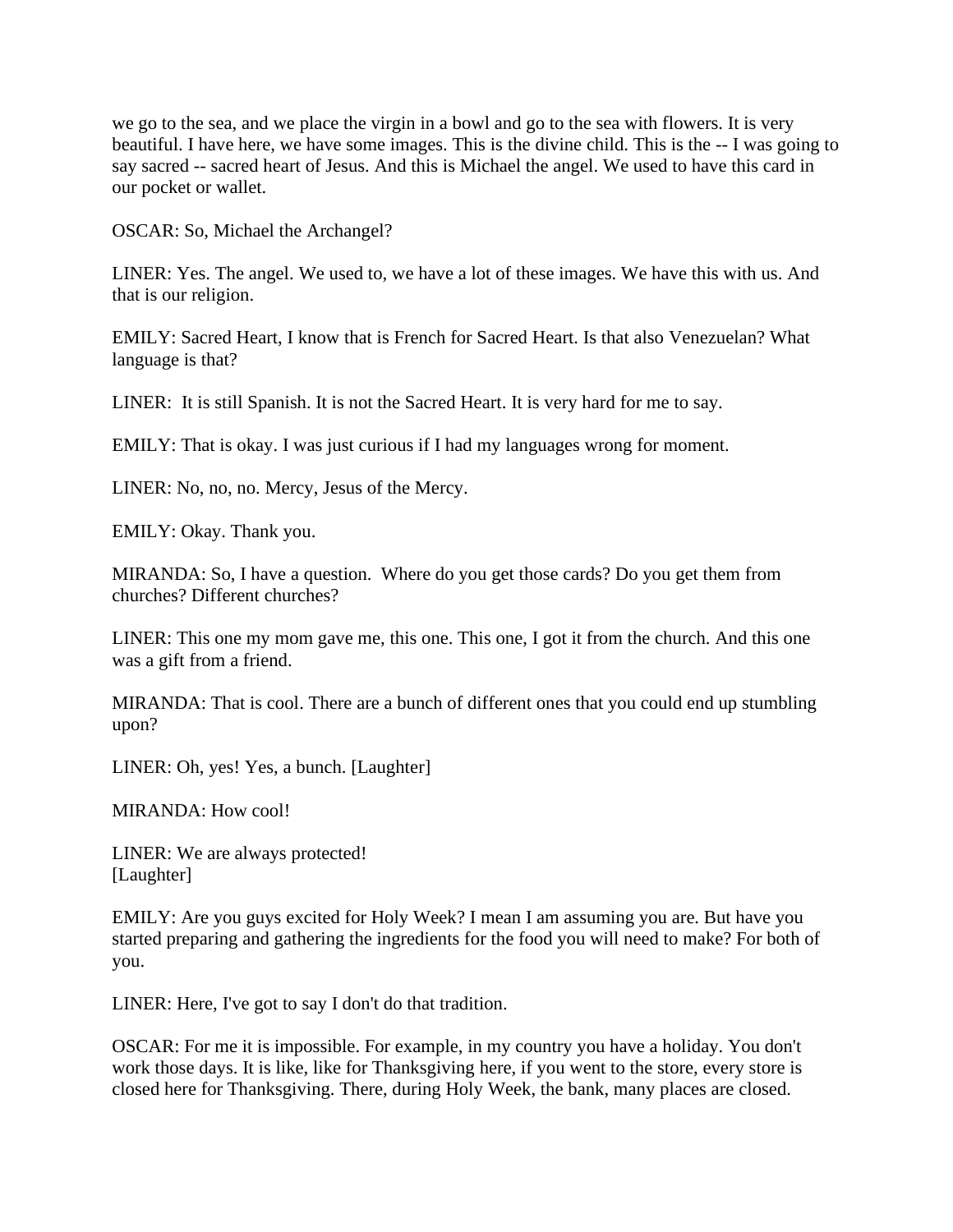People are in their houses. So here it is impossible to have that tradition because you have to work every day. I have been here the last two years, the last two Holy Week's. I know there is a Holy Week because my family is celebrating that in El Salvador, but here, I have to work. So, it is different. We used to cook that food because we remember that and sometimes, I found like some ingredients to prepare them. But it is not easy. It is not easy. Sometimes I have to order that. If I know some people from our country are travelling from Colorado, I could say, "Hey please, my mom has the bags she wants to send me." So, I ordered her to send me some ingredients, especially for the ingredients to prepare the food.

But it is impossible to have the tradition here. Including if you go to the church here, it is different, it is kind of different here than there. But I prefer to be here. You know I think the people there have a strange tradition because you go to the church and then many people are accustomed to drink a lot of beer. And that week, a lot of people is dying because they have a lot of crash accidents or car accidents. The beaches are really full of people and many of them are dying at the beach. Other ones are dying on the highways because they are drunk. So that is a terrible part of that week.

There it is different than here because if you are drinking some beer here, maybe the police is there and they stop you. You have to respect that. And it is really a hard thing here. But there, you can give them \$20 to the police officer and it is no problem. So, the law is different there. So, it is really dangerous. We used to stay home, and we used to go do that -- I don't want to go to any places because it is dangerous. That is an actual part that I have to share.

LINER: I don't feel the connection to do that because I don't know...it is already something that is different in the environment. It is made for that.

But for example, other things we do during Holy Week is many people ask a favor to God, to the Lord and they promise things. Like they dress like Jesus Christ or walking barefoot, like it is a way to pay for the favor. It is like a sacrifice. And they do that mostly with children. But this is a sac religion. We have many different religions in Venezuela. There are people that are Buddhist and there are people that are Muslim and there are people that are Christians. There are people who are -- I don't know how to name that religion but they believe in spirits and things like that. I am remembering that reminds me yesterday, last year a very dangerous delinquent was killed. And they had [Indiscernible] and she said this is, these are overcome my ability to get impressed. Because that is criminal. What is in the card like this. And they are other criminals. Pray to him for favors. Oh, my gosh, religion is very wide in Venezuela.

MIRANDA: So, since this is our last session, which is crazy by the way, you guys, how fast time flew by, I am curious to know is religion your faith? Do you feel it is one of your strongest ties to your Heritage, or Cultural Heritage?

OSCAR: Yes. I think -- well we have different experiences. But I think when you are born there, it is like a culture. I mean Liner said in Venezuela there are lots of people who have many religions, mostly in other regions, but mostly in Latin America they have a lot of presence of Catholic Church. Because the Hispanic people, they push that religion when they come to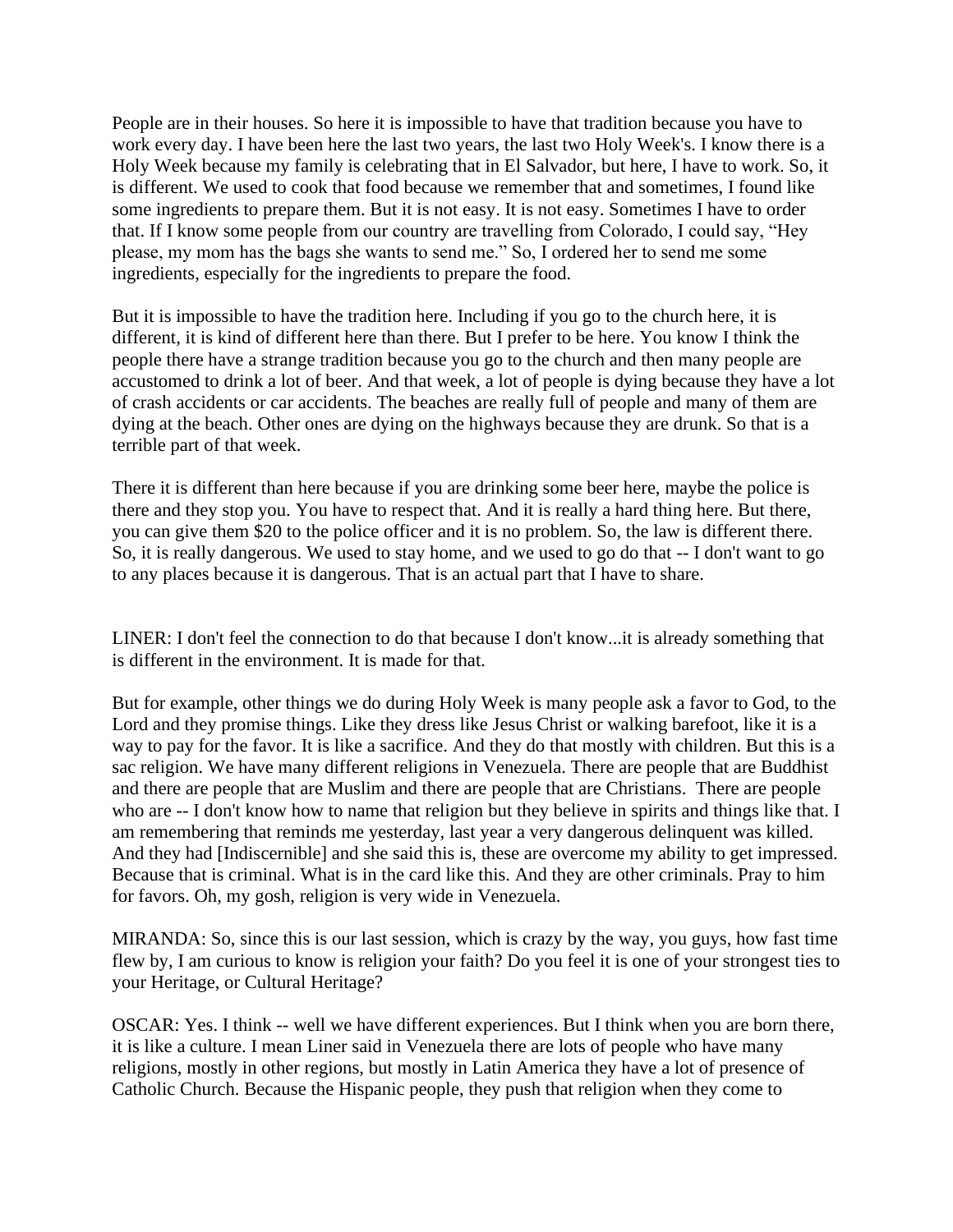America. They have many churches. You can find a lot of churches in every small town. And there is a tradition around the churches. Liner talked about some virgins and in my country for example, every month you can go to one town to celebrate the virgin, for example Copacabana or a different region. And in that area, there is like a fair. All of this, like all of the dishes, they prepared something special. There is a tradition to drink a special beverage. I think that was like when my grandfather and grandmother, like their family just went to the Catholic Church.

And everything around them. But in the last 50 years, 40, 50 years, something is changing in many Christian churches, not Catholic churches. They are changing many traditions. And they are talking to the people who don't pray to the statues, the traditional way. For example, if you have an image like Liner shared, they say you are doing bad because the Bible says you don't have to pray to the image. But they don't understand this is a tradition. For me, for my faith, I am really sure that my God is alive. It is not the picture, but the picture remembers me that I have my God and I have to respect everything that God teaches me to. But like Liner said, their tradition is really wide. Maybe they are afraid to find the people that they want to kill. So, it is like crazy. So, for example in Muslim, in the extreme way, they killed many people because of their religion. So, there is -- I am not so sure how we can say that in English. But it is extreme, the way to put the religion at the extreme.

### EMILY: Religious extremist?

OSCAR: Yes. So, they are the same in the Catholic Church. They don't kill people. But you have to do exactly what they say with the whole rules. Maybe for young people it is really different. This is a different time and if I want you to come to the church, we have to be open to many other things that are happening today in the world.

MIRANDA: That is awesome. So, Liner, how about you? Do you think that your faith is one of your strongest ties to your Cultural Heritage? Or do you think it is something else? Like food? Like whatever? Like what do you think ties you closest to your Cultural Heritage, where you are from?

LINER: Yes, I think, like I study in the Catholic school. And that was important and is important for my family. Right now, my mother always asked me to pray to God. Always! And she thinks it is going to help me to be successful in life. I am not that religious in the way my mother wants. So that has helped me. That helps with the equality that I have. So, I know because of that, there is something bigger than me and it is something that I am connected to. That makes me feel stronger. In that way it is very important, more than food. I grew up, I was looking at my grandmother making that, the food for these special days and going to the church. So they teach you how to behave in some way.

MIRANDA: And then I also was curious if either of you two have decorations or things around your house that remind you of home that you have maybe brought from back home or maybe you got it here because it is something similar to back home and you like to have it around the house because it reminds you of home? Do you have anything like that?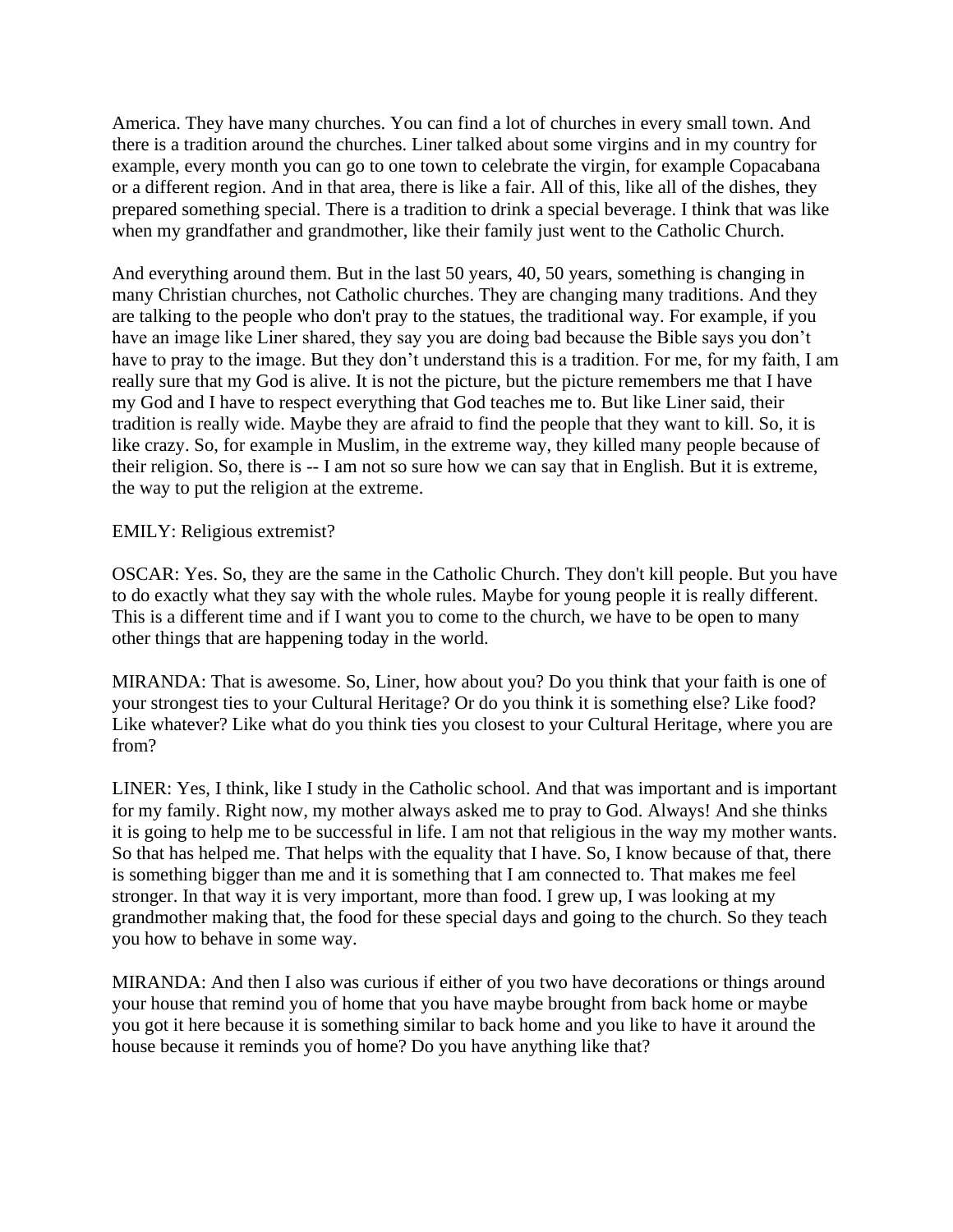OSCAR: I have a couple of things that my mom gave to me like maybe 10 years ago or something like that. We have to move other things because in the country when someone travels to here, they can bring us things. But here for example we have a cross. So, something that helps me remember where I come from. I don't want to use, for example-- I know many people -- last week a family from Chile, they have a flag from Chile in their house. I don't like to do that. For me I think my flag right now is the US. I had to feel that here is my country now. I all the time want to remember where I was born, but for me here is my country right now. So, I'd rather put the American flag here. I don't want to be feeling that I am not from here. Some people, all the time they are feeling that they are here just for a couple of times. They don't feel that they are part of society. I don't want to feel that. So, I try to educate my children to feel the same. For sure I want to remember everything, and I have some memories, and sometimes I feel like sad about not being there and sharing it with my family. But everything changes. I think we shared a lot of experiences and for sure I want to be here. I don't want to go back. It is not safe for us. I want to remember some things and what my family and my dad and my mom teach me and that is what I have some things that I remember when we left, not a lot.

MIRANDA: That is great. That is so sweet.

LINER: I agree with Oscar. I didn't bring anything that would remind me of home except these kinds of things. Yes, I can have this copy in my wallet. But I prefer to think this is my new home and just not get attached to that. Of course I am always looking for things in this country that maybe are similar to my country. For example, last week I went to California and when I saw the ocean and the palm trees, I remembered home. [Crying]

OSCAR: Yes.

LINER: And I also tasted the ocean just to know if it had the same flavor. (crying)

MIRANDA: Thank you for sharing that.

LINER: And I brought the ocean water.

MIRANDA: Did you get sand?

LINER: No. I forgot it. [Laughter] Oh, I forgot the sand!

EMILY: Well now you have to go back.

LINER: Yes. The houses, the palm trees, the oceans was very similar to some places in Venezuela.

MIRANDA: Did that surprise you?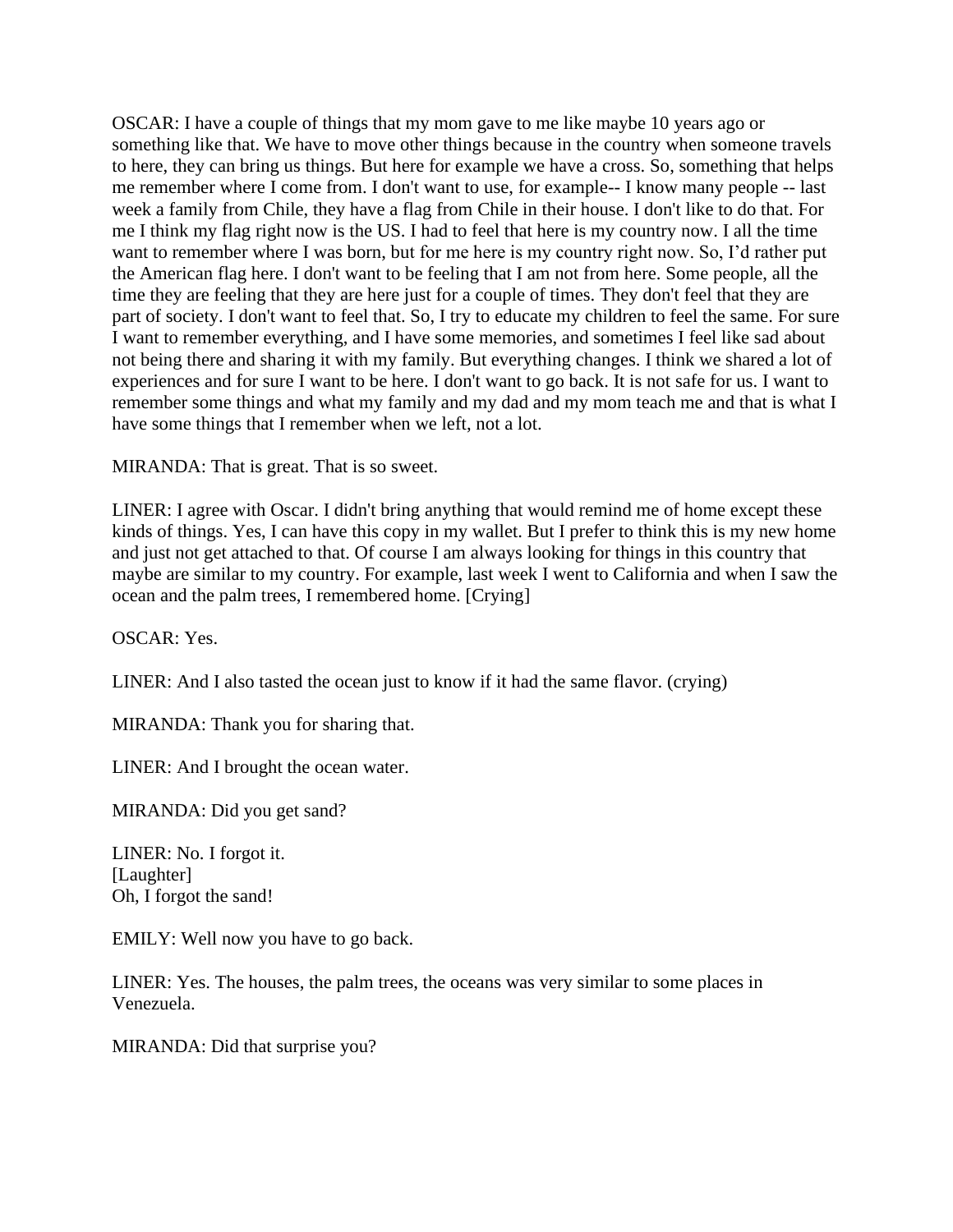LINER: Yes. Because I was -- I was in California before when I [Audio cuts out] but I went to Los Angeles, Long Beach.

OSCAR: It is different.

LINER: It is different. Yes. I didn't want to come back. But California is very expensive.

OSCAR: Yes.

LINER: Yes, the weather was warmer. It was pretty. But the ocean, the ocean is cold. That is the difference. [Laughter]

OSCAR: Yes.

LINER: Very different for me.

OSCAR: But maybe in this moment, you know in the summer it is amazing to be there.

LINER: Yes. [Indiscernible] the ocean water is warmer always.

EMILY: We have about five more minutes until this ends. And I want to let you guys know that I am so grateful for both of you participating in these Zoom sessions and for answering our questions and letting us ask them and sharing such personal stories and traditions with us. I feel so honored that both of you were so open to doing this. I think both of you have also grown tremendously with your English-speaking skills. I have noticed such a difference. You also seem a lot more confident too, which I believe is helping you as well. So, if you have any feelings or doubts about that, at least know from my perspective I see it. I see the work and the progress you have been making and it is astounding, and I am so proud of what you guys have done and the work and effort you are putting into just learning English and living in the society. I am incredibly thankful for everything you guys said.

LINER: Thank you guys.

OSCAR: For me with my experience, it was the most amazing experience to meet each other and to share what we shared. Because we have to think about that, and every week we have a different subject all the time, it is amazing. And I love to be open with you because I feel confident with you. So, thank you. I know for sure I improve my English. Again, I have to study a lot. Every time, every day I found a word that I didn't know how to say it. I am writing that and trying to practice that word. For me it is important because I want to communicate everything. Last week I had a meeting on Friday with my family. They have the Hispanic last name. But they just speak English and I did my job in English, and I feel really comfortable. I did great. I used to do that before. But I never felt feelings like this week. I think I did great. I feel better because this opportunity to talk with you and share with you everything, it helped me to improve my English. So, thank you so much.

EMILY: That is amazing!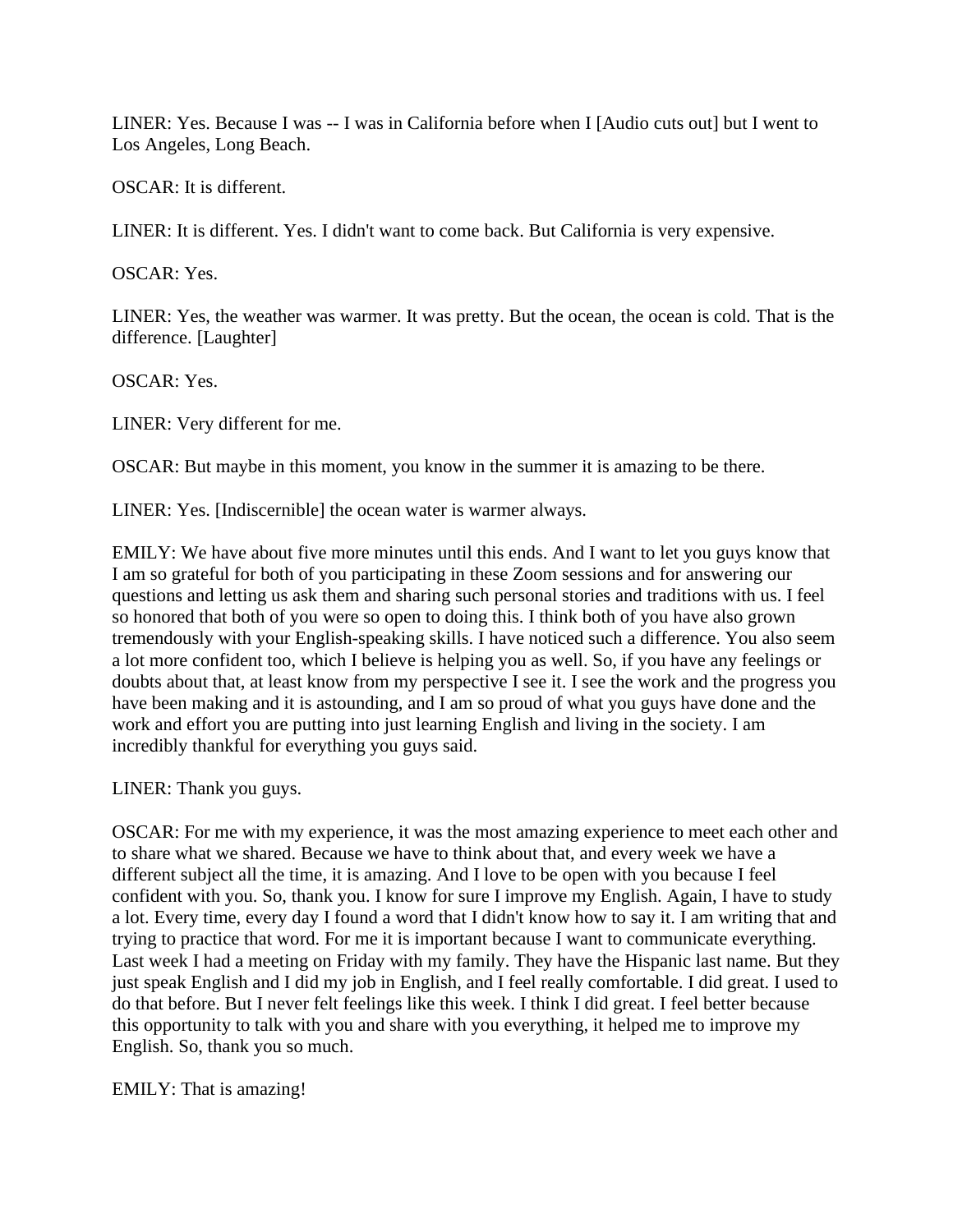MIRANDA: That is so great to hear!

LINER: What is wonderful if you keep doing this kind of session. It helps a lot. I felt very respected, about my culture from you, from your side. Thank you for that.

EMILY: Thank you for sharing that. I was honestly, a little uncertain whether or not we were doing a good job showing our respect and our care for you guys. So, thank you. I have a question for both of you: If our class were to continue doing this. it would not be me, I would not be in the class, but if our professor continues doing something like this, would you tell your friends about it? Is it something you want them to possibly experience?

LINER: Actually yes, I did yesterday. I have a friend. but she speaks basic English.

OSCAR: I have the same. I have a brother-in-law who wants to participate. But I think you have to start to begin your lessons for English because his English is really basic too. But I tried to recommend. I have many friends that are working with me. For example, I have someone from Venezuela, younger than us, like your age. [Laughter]

LINER: You are not much younger than us. [Laughter]

OSCAR: But I talked to him. If I know this is open again, he can participate.

EMILY: I will tell my professor that you guys said this, and I will let them know that if it does continue that Karen Bates would like to hear about it and she can reach out to individuals and if you are still in contact with her, you can ask her about it definitely. But thank you for sharing that.

OSCAR: Thank you.

EMILY: Is there any last-minute things anybody want to say? It is now 12:00. This is such a bittersweet moment.

OSCAR: Katie, you have to say something. [Laughter]

KATIE: I noticed you guys have improved a lot. This has been a really insightful experience. I have known nothing about anywhere in Latin America or anything. It has been super cool to be able to learn all of that from you guys and get a closer perspective on things like that. I think it is super interesting and you guys have improved so much. It has been great.

EMILY: Okay. I think that is it. Thank you guys so much once again. I hope you just have a great day and a great week, and you continue with your life and your journey.

MIRANDA: Goodbye guys.